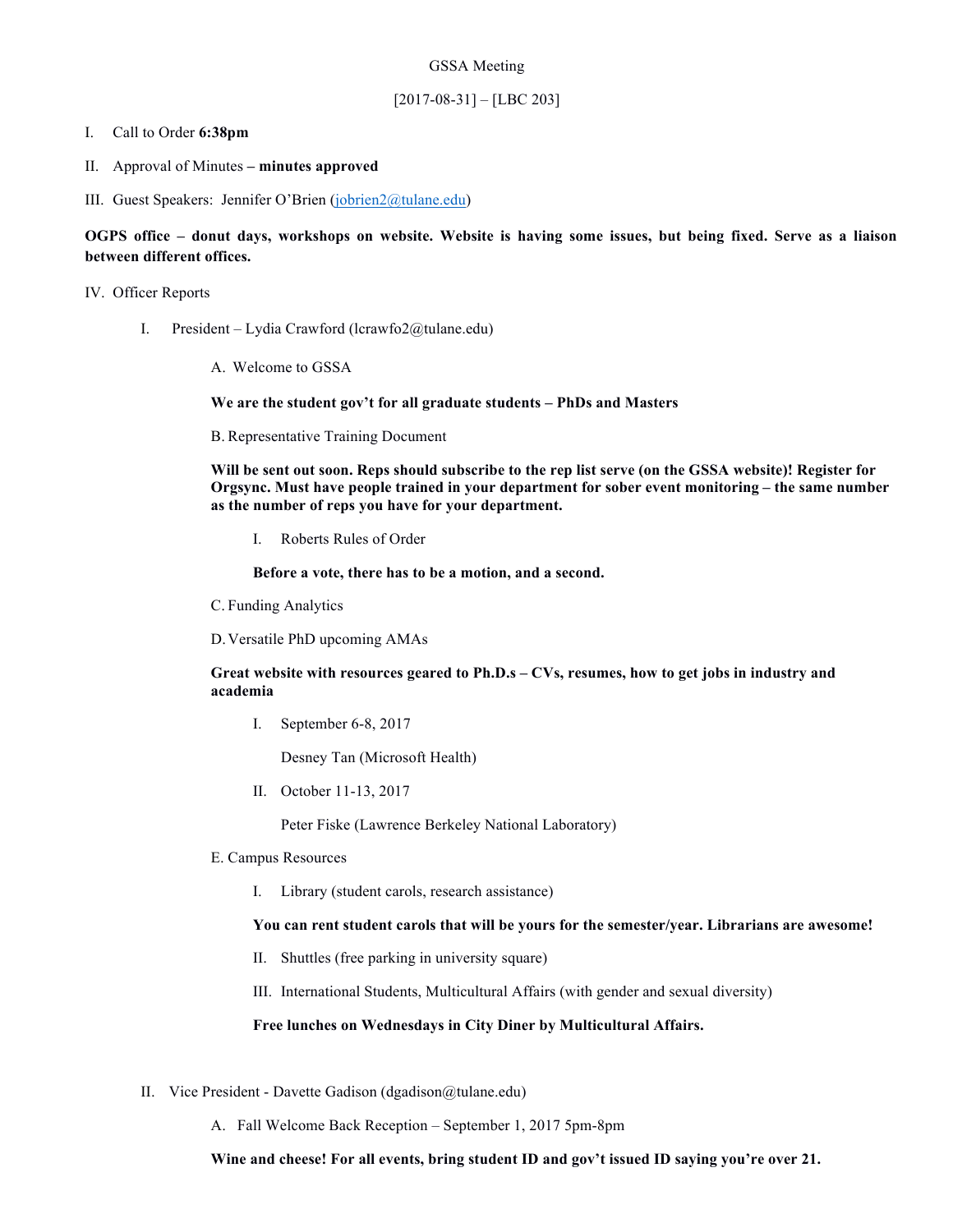B. Fall BBQ – October 21, 2017 1pm

**NOLA Brewery, there will be drink tickets and wristbands.** 

**Motion to change to \$3,100, approved**

**Motiion to fund at \$3,100, 37 approved, 0 oppose, 0 abstain**

C. Fall Trivia – September 21, October 26, Nov 16

**Motion to fund at \$1000 each, 36 approve, 0 oppose, 1 abstain**

D. 3 Minute Thesis - \$500 request

**Motion to fund at \$500, 37 approve , 0 oppose, 0 abstain**

- III. Treasurer Robyn Brooks (rbrooks3@tulane.edu)
	- A. Office hours: Tuesday 8:45-10:45am in the SOC
	- B. Fall 2017 Travel Funding Recap

**Able to fully fund everyone this year, with some rollover! Spring funding deadline is Dec 15.**

**We have a new itemization form. Let Jennifer O'Brien know if someone switched from presenting to attending a conference. THIS IS IMPORTANT, WE WILL CHECK. Do not staple receipts, tape only. On the itemization sheet, make sure you are adding other sources of funding. It is not legal to be doubly reimbursed.** 

C. Currently, we have \$56,203.51 in the bank

**Does not include travel.** 

D. Event packet overview

**Only GSSA reps are allowed to request funding?\* Funding requests must be put in by the Sunday before the GSSA meeting. Someone from your department has to be here to defend your request during the GSSA meeting. WE CANNOT REINBURSE STUDENTS FOR ALCOHOL. If you want alcohol, you have to start really early.**

**You must put events into Orgsync 3 weeks in event, unless it's a departmental meeting (deadlines are less strict, but still put it in orgsync – put "departmental meeting" in the title of your event in orgsync). If you are requesting more the \$250, you have to have an itemized budget. List Jennifer O'Brien as the advisor.** 

**All this information is described comprehensively in the training document.** 

II. Orgsync approval letter in lieu of GSSA approval letter

#### **You need to have an Orgsync approval email in your event reimbursement packet.**

- III. Events with multiple sources of funding
- IV. Events with multiple receipts
- E. Event Requests

| Department | Event Title | Date | Amount    | Expense | Expected   | Per person |
|------------|-------------|------|-----------|---------|------------|------------|
|            |             |      | Requested |         | Attendance |            |
|            |             |      |           |         |            |            |
|            |             |      |           |         |            |            |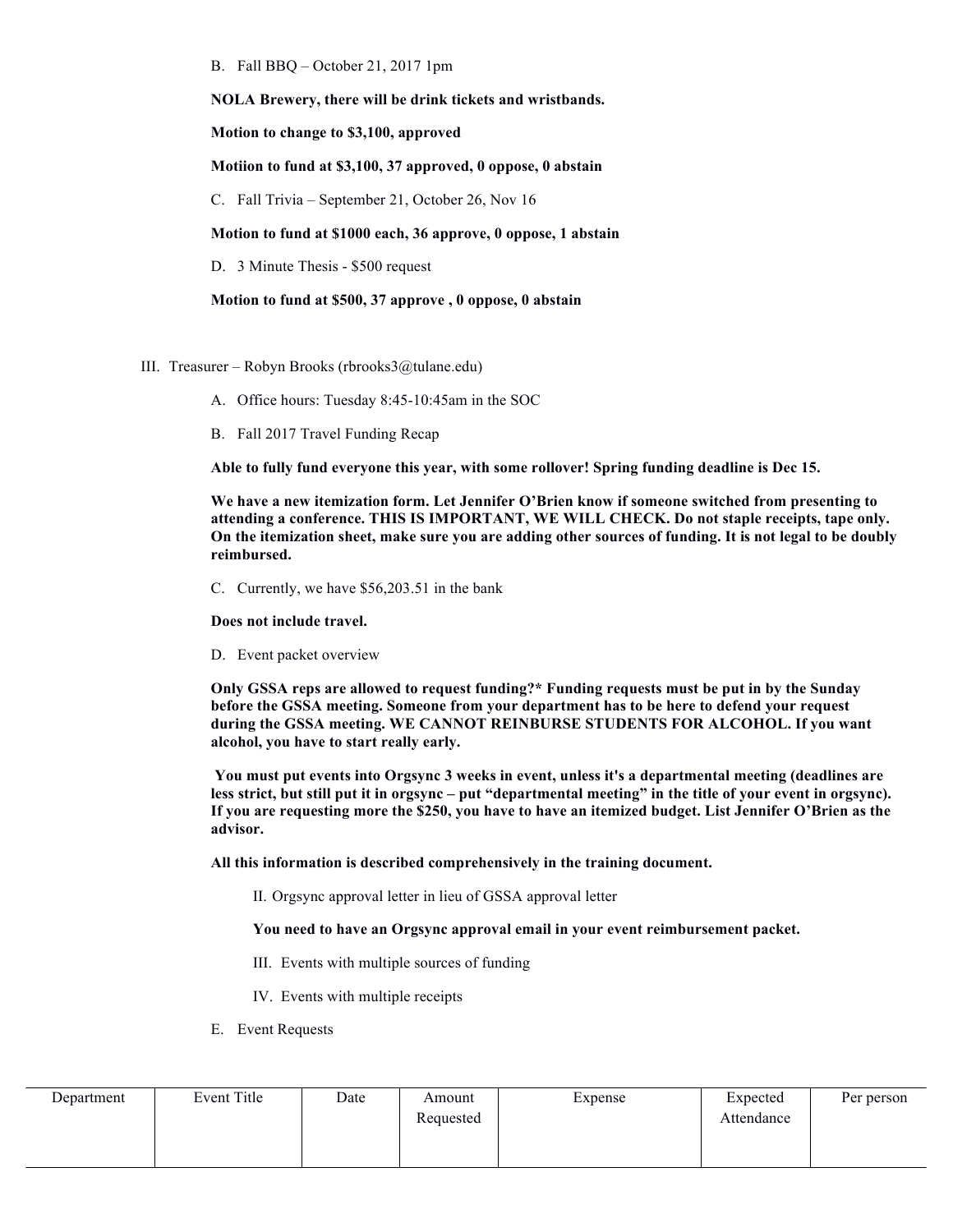| <b>Biomedical</b> | <b>BME &amp;</b>           | 5/18/18  | \$250 | hot dogs, fries, non-alcoholic | 30         | \$8.33        |
|-------------------|----------------------------|----------|-------|--------------------------------|------------|---------------|
| Engineering       | <b>Bioinnovation Post-</b> |          |       | beverages from dat dog for     |            |               |
|                   | Qual Extravaganza          |          |       | 30 people                      |            |               |
|                   |                            |          |       |                                |            |               |
| Cell & Molecular  | CMB - ATCG Fall            | 9/6/17   | \$150 | food and non-alcoholic         | 20         | \$7.50        |
| <b>Biology</b>    | 2017 First Meeting         |          |       | beverages                      |            |               |
|                   |                            |          |       |                                |            |               |
| Chemistry         | Chemistry                  | 9/6/17   | \$140 | Cane's                         | 20-25 grad | \$7.00-\$5.60 |
|                   | Departmental               |          |       |                                | students   |               |
|                   | Meeting                    |          |       |                                |            |               |
|                   |                            |          |       |                                |            |               |
| Chemistry         | Chemistry                  | 10/4/17  | \$130 | Papa John's                    | $15 - 20$  | \$8.67-\$6.50 |
|                   | Departmental               |          |       |                                |            |               |
|                   | Meeting                    |          |       |                                |            |               |
|                   |                            |          |       |                                |            |               |
| Earth &           | Monthly Meeting            | 9/6/17   | \$175 | food                           | 25         | \$7.00        |
| Environmental     |                            |          |       |                                |            |               |
| Sciences          |                            |          |       |                                |            |               |
|                   |                            |          |       |                                |            |               |
| Ecology &         | September CREEP            | 9/6/17   | \$150 | \$150 Food from Ba Chi         | 20         | \$7.50        |
| Evolutionary      | Meeting                    |          |       | (established catering order    |            |               |
| <b>Biology</b>    |                            |          |       | from previous meetings)        |            |               |
|                   |                            |          |       |                                |            |               |
| Ecology &         | Ecolunch                   | 9/22/17  | \$60  | Coffee, snacks for 30 people   | 30         | \$2.00        |
| Evolutionary      |                            |          |       |                                |            |               |
| <b>Biology</b>    |                            |          |       |                                |            |               |
|                   |                            |          |       |                                |            |               |
| Ecology &         | Ecolunch                   | 10/6/17  | \$60  | coffee and snacks for 30       | 30         | \$2.00        |
| Evolutionary      |                            |          |       | people                         |            |               |
| <b>Biology</b>    |                            |          |       |                                |            |               |
|                   | Ecolunch                   | 10/13/17 | \$60  | coffee, snacks for 30 people   | 30         | \$2.00        |
| Ecology $\&$      |                            |          |       |                                |            |               |
| Evolutionary      |                            |          |       |                                |            |               |
| <b>Biology</b>    |                            |          |       |                                |            |               |
| Ecology &         | Ecolunch                   | 10/20/17 | \$60  | coffee, snacks for 30 people   | 30         | \$2.00        |
|                   |                            |          |       |                                |            |               |
| Evolutionary      |                            |          |       |                                |            |               |
| <b>Biology</b>    |                            |          |       |                                |            |               |
| Ecology &         | Ecolunch                   | 10/27/17 | \$60  | coffee, snacks for 30 people   | 30         | \$2.00        |
| Evolutionary      |                            |          |       |                                |            |               |
| <b>Biology</b>    |                            |          |       |                                |            |               |
|                   |                            |          |       |                                |            |               |
| Economics         | Graduate Student           | 9/15/17  | \$120 | Pizza and soft drinks          | 20         | \$6.00        |
|                   | Monthly Meeting            |          |       |                                |            |               |
|                   |                            |          |       |                                |            |               |
| Economics         | Graduate Student           | 10/20/17 | \$120 | Pizza and soft drinks          | 20         | \$6.00        |
|                   | Monthly Meeting            |          |       |                                |            |               |
|                   |                            |          |       |                                |            |               |
| Economics         | Graduate Student           | 11/10/17 | \$120 | Pizza and soft drinks          | 20         | \$6.00        |
|                   | Monthly Meeting            |          |       |                                |            |               |
|                   |                            |          |       |                                |            |               |
| French & Italian  | Dept. French and           | 9/16/17  | \$250 | Food from The Halal Guys       | 20         | \$12.50       |
|                   | Italian Grad Student       |          |       | $(5001$ Freret St)             |            |               |
|                   | Back-to-School             |          |       |                                |            |               |
|                   | Picnic                     |          |       |                                |            |               |
|                   |                            |          |       |                                |            |               |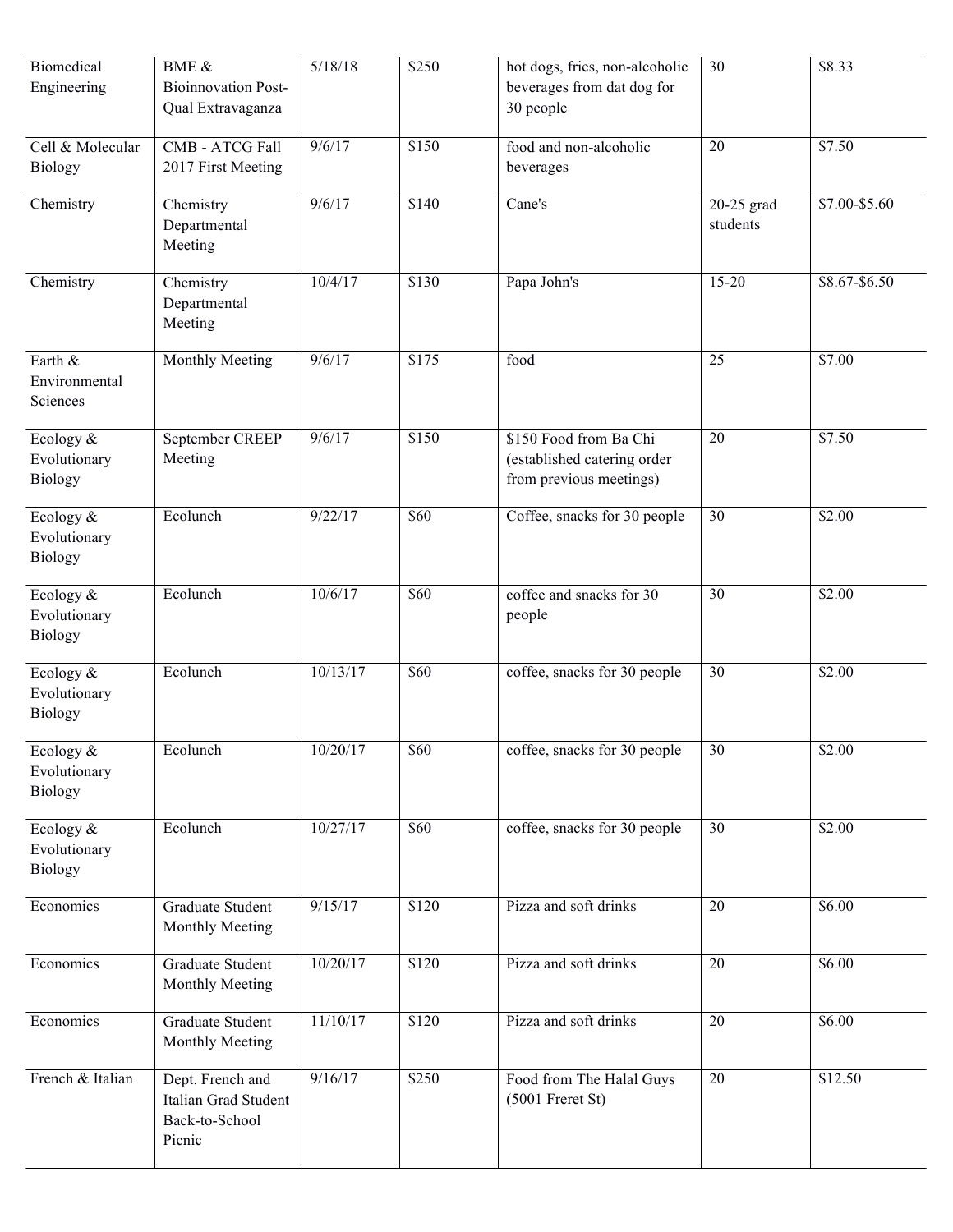| French & Italian | <b>Snacks for ADEEFF</b><br>meetings                | 9/26/17  | \$160             | Snacks from Costo (chips,<br>cookies, etc)                                          | 20        | \$8.00        |
|------------------|-----------------------------------------------------|----------|-------------------|-------------------------------------------------------------------------------------|-----------|---------------|
| Linguistics      | LingLunch                                           | 9/19/17  | \$55              | Coffee and muffins                                                                  | 10        | \$5.50        |
| Linguistics      | LingLunch                                           | 9/25/17  | \$55              | coffee (1 box) and muffins<br>$(12)$ from PJ's                                      | 10        | \$5.50        |
| Linguistics      | LingLunch                                           | 10/3/17  | \$55              | 1 box of coffee and 12 donuts<br>from PJ's                                          | 10        | \$5.50        |
| Linguistics      | LingLunch                                           | 10/10/17 | \$55              | 1 box of coffee and 12 donuts<br>fromPJ's                                           | 10        | \$5.50        |
| Linguistics      | LingLunch                                           | 10/17/17 | \$55              | 1 box coffee and 12 donuts<br>from PJ's                                             | 10        | \$5.50        |
| Mathematics      | Math Grad Student<br>Colloquium                     | 9/19/17  | \$60              | 5-6 pizzas from Papa John's<br>or Dominos, non-alcoholic<br>beverages from Rite Aid | 20        | \$3.00        |
| Mathematics      | Math Grad Student<br>Colloquium                     | 9/26/17  | \$60              | 5-6 pizzas from Papa John's<br>or Dominos, non-alcoholic<br>beverages from Rite Aid | 20        | \$3.00        |
| Mathematics      | Math Grad Student<br>Colloquium                     | 10/3/17  | \$60              | 5-6 pizzas from Papa John's<br>or Dominos, non-alcoholic<br>beverages from Rite Aid | 20        | \$3.00        |
| Mathematics      | Math Grad Student<br>Colloquium                     | 10/17/17 | \$60              | 5-6 pizzas from Papa John's<br>or Dominos, non-alcoholic<br>beverages from Rite Aid | 20        | \$3.00        |
| Mathematics      | Math Grad Student<br>Colloquium                     | 10/24/17 | \$60              | 5-6 pizzas from Papa John's<br>or Dominos, non-alcoholic<br>beverages from Rite Aid | 20        | \$3.00        |
| Mathematics      | Math Grad Student<br>Colloquium                     | 10/31/17 | \$60              | 5-6 pizzas from Papa John's<br>or Dominos, non-alcoholic<br>beverages from Rite Aid | 20        | \$3.00        |
| Mathematics      | Math Grad Student<br>Colloquium                     | 11/7/17  | \$60              | 5-6 pizzas from Papa John's<br>or Dominos, non-alcoholic<br>beverages from Rite Aid | 20        | \$3.00        |
| Mathematics      | Math Grad Student<br>Colloquium                     | 11/14/17 | \$60              | 5-6 pizzas from Papa John's<br>or Dominos, non-alcoholic<br>beverages from Rite Aid | 20        | \$3.00        |
| Mathematics      | Math Grad Student<br>Colloquium                     | 11/28/17 | \$60              | 5-6 pizzas from Papa John's<br>and Dominos, non-alcoholic<br>beverages              | 20        | \$3.00        |
| Mathematics      | Math Grad Student<br>End of Semester<br>Celebration | 12/5/17  | $\overline{$}120$ | pizza (usually Slice or<br>Reginelli's), snacks, non-<br>alcoholic beverages        | $20 - 30$ | \$6.00-\$4.00 |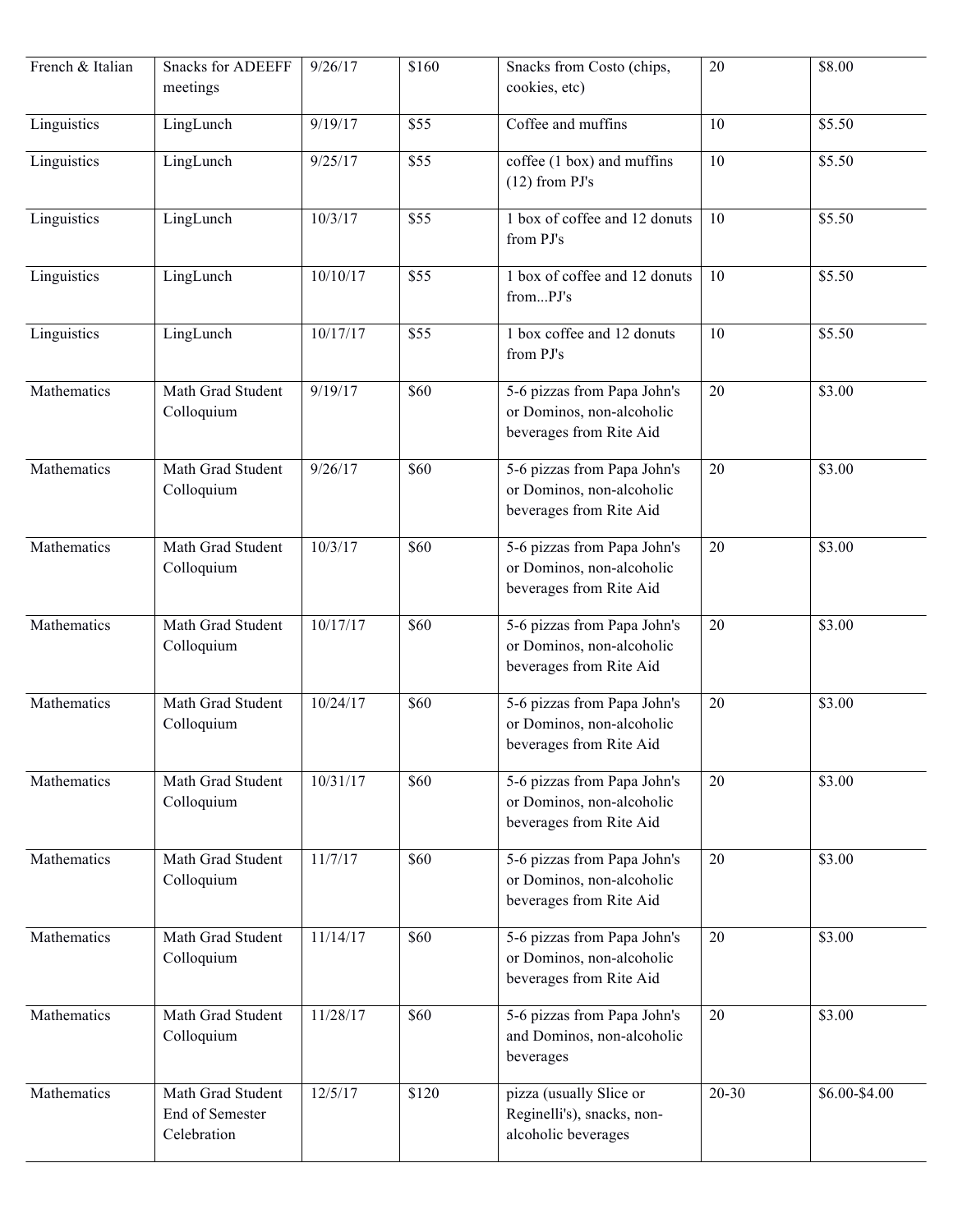| Neuroscience                                | D.U.N.K.                                                 | 9/15/17      | \$60    | Coffee and Donuts                                                                                                                                                                                 | 30                                                             | \$2.00  |
|---------------------------------------------|----------------------------------------------------------|--------------|---------|---------------------------------------------------------------------------------------------------------------------------------------------------------------------------------------------------|----------------------------------------------------------------|---------|
| Neuroscience                                | D.U.N.K.                                                 | 10/20/17     | \$60    | Coffee and Donuts                                                                                                                                                                                 | 30                                                             | \$2.00  |
| Biomedical<br>Engineering                   | <b>BME/Bioinnovation</b><br>Graduate Student<br>Fall BBQ | 10/6/17      | \$850   | 20 lbs BBQ + 4 large pan-<br>sized sides $+60$ buns $+3$<br>quarts sauce from Blue Oak<br>BBQ, paper goods $+$<br>lemonade for 60 people from<br>Walmart, 1 tub ice cream<br>from Creole Creamery | 60 (40 grads,<br>$10 + 1s$ , 10<br>faculty/staff)              | \$14.17 |
| Chemical $&$<br>Biomolecular<br>Engineering | <b>CBE Tubing Day</b>                                    | 9/23/17      | \$560   | Tulane Bus charter for 7<br>hours                                                                                                                                                                 | 29                                                             | \$19.31 |
| Psychology                                  | Fall Psychology<br>Welcome BBQ                           | 9/24/17      | \$561   | Food, drink, plates and<br>balloons from Blue Oak BBQ                                                                                                                                             | 35 graduate<br>students, lab<br>managers, and<br>their $+1$ 's | \$8.01  |
|                                             |                                                          | <b>TOTAL</b> | \$5,091 |                                                                                                                                                                                                   |                                                                |         |

**Motion to vote as a slate on events less than \$250, 37 approve, 0 oppose, 0 abstain**

### **Motion to approve events as a slate on events less than \$250, 37 approve, 0 oppose, 0 abstain**

# **CBE Budget:**

| Material                                  | number of attendee | cost per attendee | total |
|-------------------------------------------|--------------------|-------------------|-------|
| Tulane bus rental for 7 hours (80\$/hour) | 29                 | 19.31\$           | 560   |

# **BME & BioInnovation Budget:**

| Item                   | Vendor              | Price          | Number<br>Served | Price per Person | Number to Order | Cost |
|------------------------|---------------------|----------------|------------------|------------------|-----------------|------|
| Pulled Pork            | Blue Oak BBQ        | 14             | 3                | 4.67             | 20              | 280  |
| Mac n' Cheese          | <b>Blue Oak BBQ</b> | 84             | 50               | 1.68             | 1.5             | 126  |
| <b>Brussel Sprouts</b> | Blue Oak BBQ        | 100            | 50               | 2.00             | $\mathbf{I}$    | 100  |
| <b>Baked Beans</b>     | Blue Oak BBQ        | 42             | 25               | 1.68             |                 | 42   |
| Potato Salad           | <b>Blue Oak BBQ</b> | 42             | 25               | 1.68             | $\mathbf{1}$    | 42   |
| <b>Bread</b>           | Blue Oak BBQ        | 0.8            | $\mathbf{1}$     | 0.80             | 60              | 48   |
| Sauce                  | <b>Blue Oak BBQ</b> | $\overline{7}$ | 25               | 0.28             | $\overline{3}$  | 21   |
| Lemonade               | Walmart             | 3              | 32               | 0.09             | $\overline{2}$  | 6    |
| Cups                   | Walmart             | 3              | 30               | 0.10             | $\overline{2}$  | 6    |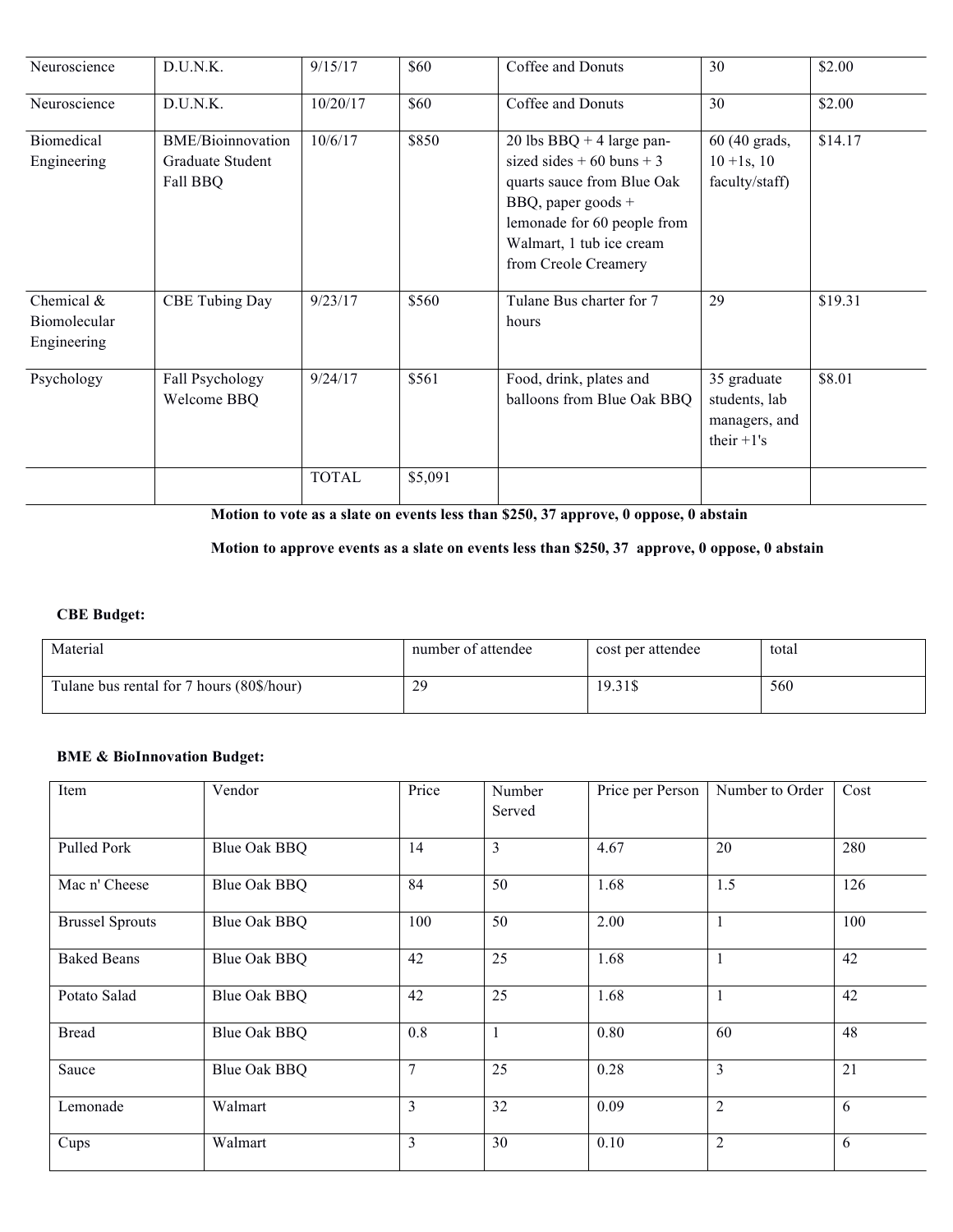| Plates                             | Walmart             | 5              | 200 | 0.03  |                | 5              |
|------------------------------------|---------------------|----------------|-----|-------|----------------|----------------|
| Napkins                            | Walmart             | 3              | 200 | 0.02  |                | 3              |
| Silverware                         | Walmart             | $\overline{4}$ | 32  | 0.13  | $\overline{2}$ | 8              |
| <b>Bowls</b>                       | Walmart             | 3              | 50  | 0.06  |                | $\overline{3}$ |
| Ice Cream                          | Creole Cremery      | 85             | 65  | 1.31  |                | 85             |
| Catering Tip                       | <b>Blue Oak BBQ</b> | 65             | 60  | 1.08  |                | 65             |
| Catering Tip                       | Creole Cremery      | 10             | 60  | 0.17  |                | 10             |
| Total                              |                     |                |     | 14.17 |                | 850            |
| *based off attendance of 60 people |                     |                |     |       |                |                |

# **Psychology Budget:**

| Item                                                                   | <b>Order Size</b> | Feeds           | <b>Amount to</b><br>Order | <b>Cost Per</b><br><b>Item</b> | <b>Total Cost</b> |
|------------------------------------------------------------------------|-------------------|-----------------|---------------------------|--------------------------------|-------------------|
| Roasted Garlic Mac n Cheese                                            | Half Pan          | 25              | 1                         | \$42.00                        | \$42.00           |
| <b>Brussel Sprouts</b>                                                 | Half Pan          | $\overline{25}$ | $\mathbf{1}$              | \$50.00                        | \$50.00           |
| Potato Salad                                                           | Half Pan          | $\overline{25}$ | $\mathbf{1}$              | \$42.00                        | \$42.00           |
| Bread - Weiss Guys Bakery Bun                                          | Per person        | 1               | 40                        | \$0.80                         | \$32.00           |
| <b>Brisket</b>                                                         | $1$ lbs.          | $2 - 3$         | 5                         | \$22.00                        | \$110.00          |
| <b>Pulled Pork</b>                                                     | $1$ lbs.          | $2 - 3$         | $\overline{5}$            | \$14.00                        | \$70.00           |
| Ribs                                                                   | 1 rack            | $2 - 3$         | 5                         | \$28.00                        | \$140.00          |
| Disposable Plate Set-Up (plates, paper towels, utensils,<br>wet wipes) | Per Person        | $\mathbf{1}$    | 40                        | \$0.50                         | \$20.00           |
| 3 Sauces: House BBQ, Jerk BBQ, Spicy Carolina                          | 1 pint each       | 12              | $\overline{3}$            | \$4.00                         | \$12.00           |
| Lemonade/Tea                                                           | 1 gallon          | 12              | $\overline{3}$            | \$10.00                        | \$30.00           |
| Case of Water                                                          | 1 case            | 24              | $\overline{2}$            | \$4.00                         | \$8.00            |
| Green & Blue Balloons to Show our Location                             | A set             | 40              | $\mathbf{1}$              | \$5.00                         | \$5.00            |
| <b>Final Total</b>                                                     | \$561.00          |                 |                           |                                |                   |
| <b>Estimated Number of Attendees</b>                                   | 35                |                 |                           |                                |                   |
| <b>Amount Per Attendee</b>                                             | \$16.03           |                 |                           |                                |                   |

**Motion to vote on events over \$250 as a slate, 37 approved, 0 abstain, 0 oppose**

**Motion to approve on events over \$250 as a slate, 37 approved, 0 abstain, 0 oppose**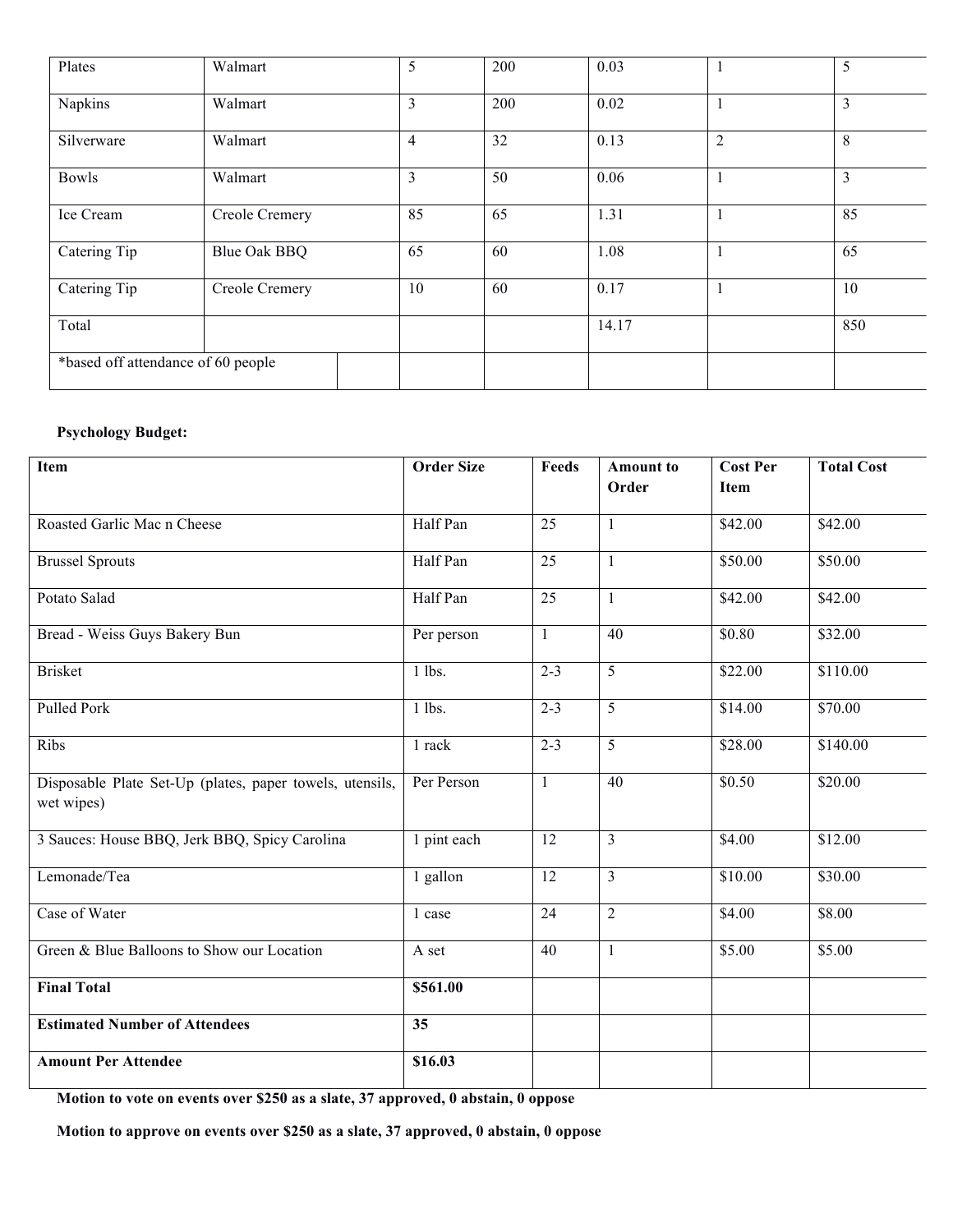F. Speaker Requests

| Requestor's Department | Speaker<br>Legal Name | Full | Event<br><b>Start</b><br>Date | Honorarium | Travel   | Lodging |
|------------------------|-----------------------|------|-------------------------------|------------|----------|---------|
| Biomedical Engineering | Mark Alderson         |      | 12/1/17                       | \$200.00   | \$450.00 | \$85.00 |

#### **Motion to approve event, 37 approve, 0 oppose, 0 abstain**

- IV. Secretary Sarah Khalil (skhalil@tulane.edu)
	- A. OMGS (Music) Constitution

**Added two new items.** 

**Amendment – to move discrimination clause to purpose section instead of membership section**

**Motion to approve constitution with amendment – 37 approve, 0 opposed, 0 abstain**

### **Motion passes**

- B. Enrollment numbers and changes
- C. **1 rep per 15 students, enrollment numbers not accurate yet, so will get updated number of reps and students in your department soon**
- D. Website Issues

**If you are having issues, follow these steps:**

- 1. Launch Google Chrome and click on the Menu on the top right corner and click on Settings.
- 2. Scroll to the bottom and click on "Show advanced settings".
- 3. Under Privacy section, click on Content Settings.
- 4. Under Cookies, click on All cookies and site data. It opens a new window with a list showing all stored cookies and cache.
- 5. Type **Tulane** in the "Search cookies" text box in the top right corner. The list is filtered showing only data from the searched domain. Clear all those cookies.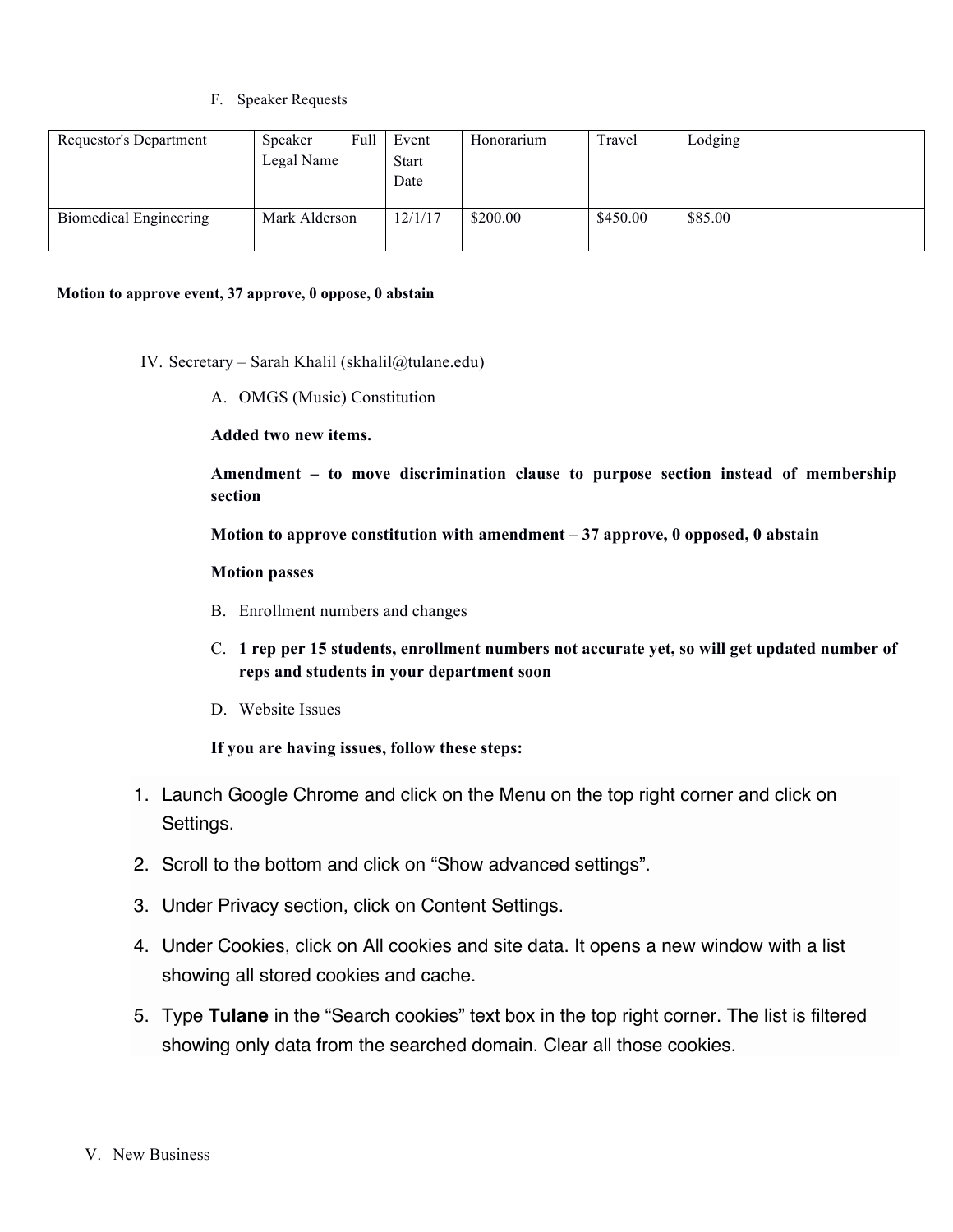I. Committee Positions

### II. GSSA Standing Committees

## A. **Legislative Committee – email Sarah…for everything**

Lydia Crawford

- B. Events Committee
- C. Budget Committee

## III. University- Wide Committees

A. Graduate and Professional Student Association Representatives (5) *need 3 Devon Bowser (BME), Sam Luethy (BME), Lucia Momoh (Art History)* B. Provost's Office-Graduate Council (2) *need 1 SLA and 1 SSE Mary Penn (Economics), Jaelle Scheuerman (CS)*

# IV. SLA Committees

A. SLA Graduate Studies Committee (2)

*Jacqueline Sarro (French), Lerin Williams (music), Davette Gadison*

B. SLA Graduate Honor Board (up to 16)

*Rachel Johnson, Melissa Galvah, Michelle Pigott, Lucia Momoh, Jennifer Miller, Michal Toporek, Diego Sepulveda, Jason Straight, Isaac Muhando,* 

## V. GAPSA/University Senate/JEC - Optional: to be voted on at GAPSA

- A. JEC Committee Campus Resources:
	- I. Physical Facilities Committee (2 students: 1 uptown and 1 downtown)
	- II. Crime and Safety (1 student, Non-Senate)
	- III. Transportation (1 student, Non-Senate)

*Catherine Fitzpatrick (ENS)*

- B. JEC Committee Educational Policy:
	- I. Academic Freedom and Responsibility of Students Committee (1 Student)
	- II. Educational Policy Committee (2 students: 1 graduate 1 professional) *Ted Sawyer (Nueroscience)*
- C. JEC Committee Finances:
	- I. Assessment Committee (1 student)
	- II. Budget Committee (1 student)

*Nick Fears*

- D. JEC Committee Student Life:
	- I. Equal Opportunity and Institutional Equity Committee (2 students) *Melissa Weber (Music), Joseph Skelton (Math)*

II. Social Issues Committee (2 students: 1 graduate and 1 professional) *Gabrielle Clark (BME)*

# E. JEC Committee - University Communications:

I. Athletics Committee (1 student) *Berk Atuk (Chem)* II. Information Technology Committee (1 student) III. Libraries Committee (1 student) *Diego Villamizar (Math)*